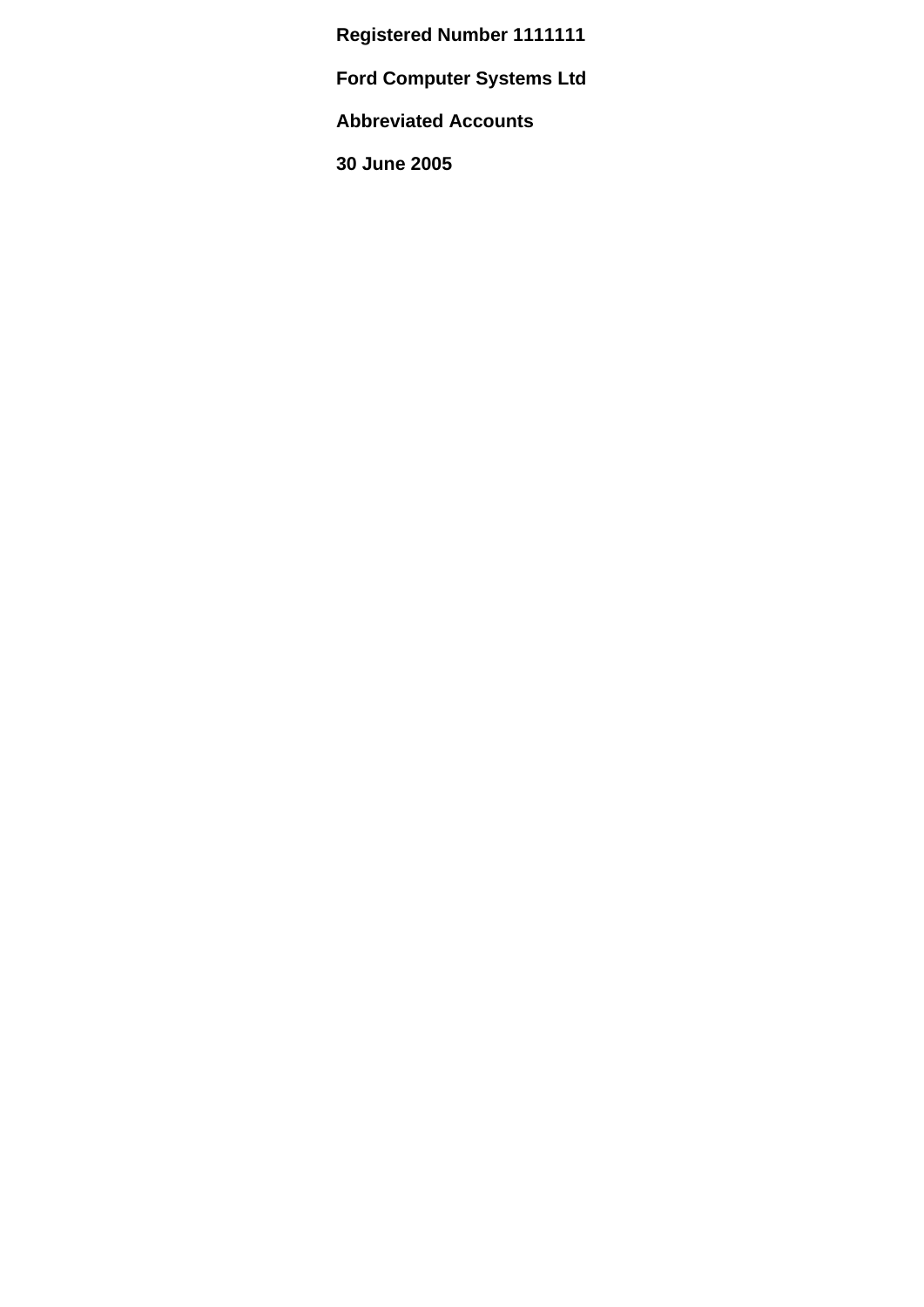| <b>Balance Sheet as at 30 June 2005</b>        |                |           |                |           |         |
|------------------------------------------------|----------------|-----------|----------------|-----------|---------|
|                                                | <b>Notes</b>   | 2005      | 2004           |           |         |
|                                                |                | £         | £              | £         | £       |
| <b>Fixed assets</b>                            |                |           |                |           |         |
| Tangible                                       | $\overline{2}$ |           | 10,488         |           | 13,984  |
|                                                |                |           | 10,488         |           | 13,984  |
| <b>Current assets</b>                          |                |           |                |           |         |
| Cash at bank and in hand                       |                | 213,441   |                | 213,441   |         |
| <b>Total current assets</b>                    |                | 213,441   |                | 213,441   |         |
| Creditors: amounts falling due within one year | 3              | (74, 510) |                | (74, 510) |         |
| <b>Net current assets</b>                      |                |           | 138,931        |           | 138,931 |
| <b>Total assets less current liabilities</b>   |                |           | 149,419        |           | 152,915 |
| <b>Total net Assets (liabilities)</b>          |                |           | 149,419        |           | 152,915 |
| <b>Capital and reserves</b>                    |                |           |                |           |         |
| Called up share capital                        | $\overline{4}$ |           | $\overline{2}$ |           | 2       |
| Profit and loss account                        |                |           | 150,543        |           | 154,039 |
| <b>Shareholders funds</b>                      |                |           | 150,545        |           | 154,041 |

- a. For the year ending 30 June 2005 the company was entitled to exemption under section 249A(1) of the Companies Act 1985.
- b. Members have not required the company to obtain an audit in accordance with section 249B(2) of the Companies Act 1985
- c. The directors acknowledge their responsibility for:
	- i. ensuring the company keeps accounting records which comply with Section 221; and
	- ii. preparing accounts which give a true and fair view of the state of affairs of the company as at the end of the financial year, and of its profit or loss for the financial year, in accordance with the requirements of section 226, and which otherwise comply with the requirements of the Companies Act relating to accounts, so far as is applicable to the company.
- d. The accounts have been prepared in accordance with the special provisions in Part VII of the Companies Act 1985 relating to small companies

Approved by the board on 23 April 1966

And signed on their behalf by:

**D G Ford, Director**

**This document was delivered using electronic communications and authenticated in accordance with section 707B(2) of the Companies Act 1985.**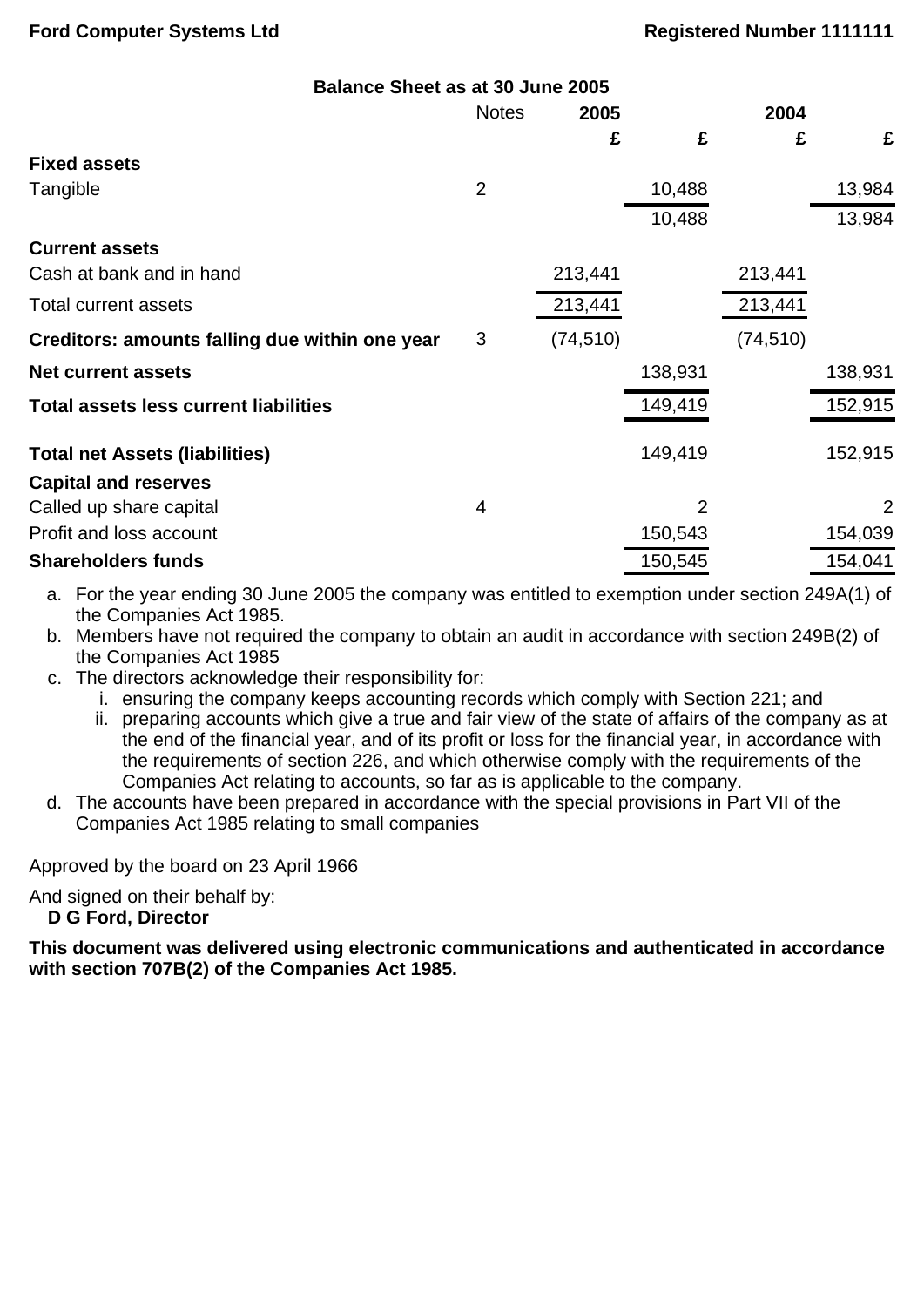## **Notes to the abbreviated accounts**

For the year ending 30 June 2005

# 1 **Accounting policies**

The accounts have been prepared under the historical cost convention and in accordance with the Financial Reporting Standards for Small Entities (effective June 2002)

## **Turnover**

Turnover represents the invoiced value of goods and services supplied by the company, net of VAT and trade discounts.

## **Stocks**

Stock is valued at the lower of cost and net realisable value

#### **Depreciation**

Depreciation has been provided at the following rates in order to write off the assets over their estimated useful lives.

Equipment 25% reducing balance

## 2 **Tangible fixed assets**

|                                                     | <b>Equipment</b> | <b>Total</b>   |
|-----------------------------------------------------|------------------|----------------|
| Cost                                                | £                | £              |
| At 30 June 2004                                     | 47,742           | 47,742         |
| additions                                           | $\mathbf 0$      | $\mathbf 0$    |
| disposals                                           | $\overline{0}$   | $\mathbf 0$    |
| At 30 June 2005                                     | 47,742           | 47,742         |
| Depreciation                                        |                  |                |
| At 30 June 2004                                     | 33,758           | 33,758         |
| Charge for year                                     | 3,496            | 3,496          |
| on disposals                                        | $\mathbf 0$      | $\overline{0}$ |
| At 30 June 2005                                     | 37,254           | 37,254         |
| Net Book Value                                      |                  |                |
| At 30 June 2004                                     | 13,984           | 13,984         |
| At 30 June 2005                                     | 10,488           | 10,488         |
| 3<br>Creditors: amounts falling due within one year |                  |                |
|                                                     | 2005             | 2004           |
|                                                     | £                | £              |
| <b>Bank loans</b>                                   | 1,126            | 1,126          |
| <b>Trade creditors</b>                              | 18,183           | 18,183         |
| Other creditors                                     | 9,184            | 9,184          |
| <b>Taxation and Social Security</b>                 | 46,017           | 46,017         |
|                                                     | 74,510           | 74,510         |
| $^4$ Share capital                                  |                  |                |
|                                                     | 2005             | 2004           |
|                                                     | £                | £              |
| Authorised share capital:                           |                  |                |
| 1000 of £1 each                                     | 1,000            | 1,000          |
|                                                     |                  |                |